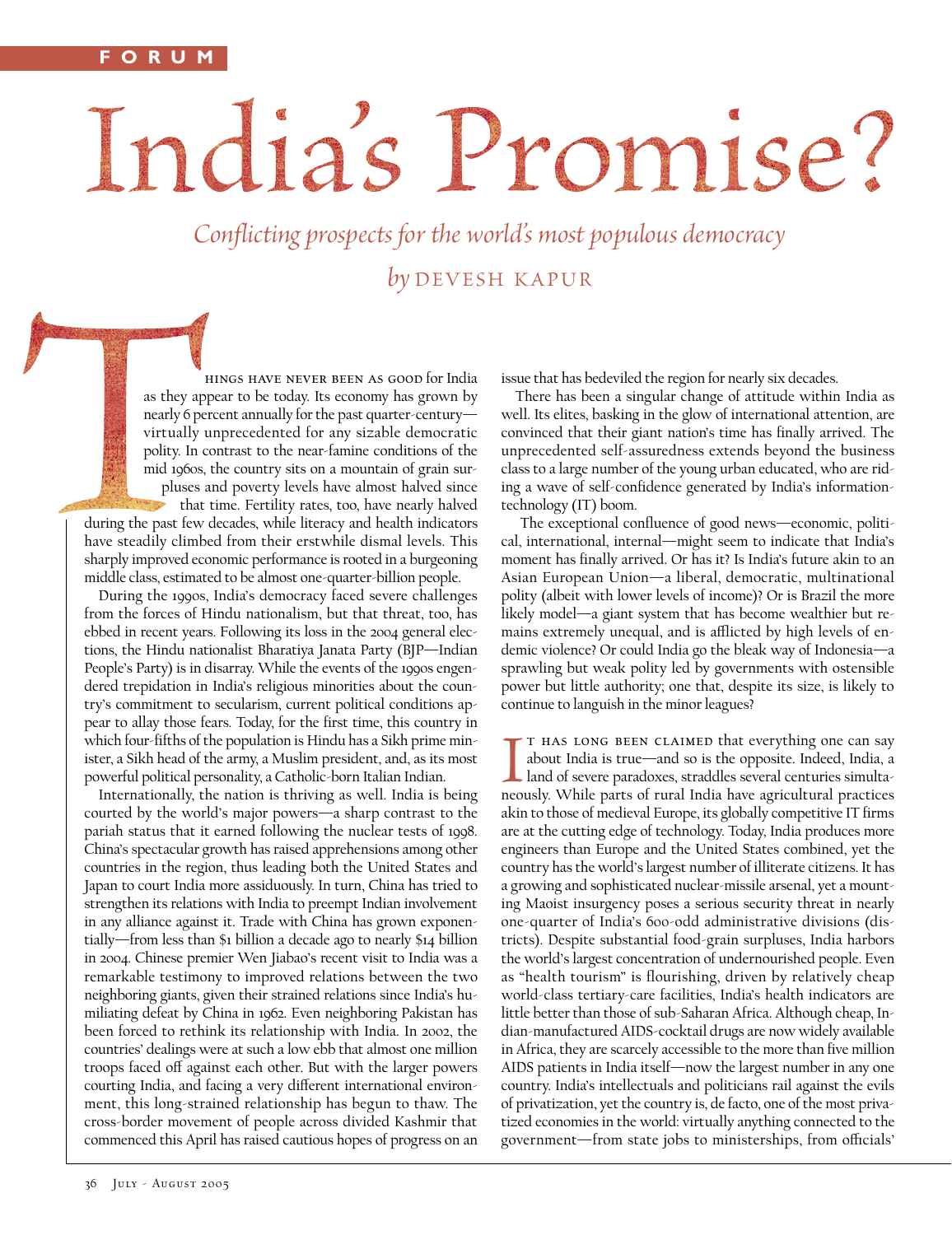

transfers to access to subsidized state services—can be bought. The Indian state resembles a gigantic eBay—anything that can be sold, is. Even as minorities are found at the pinnacles of political power, neither accountability nor justice has been rendered for bloody state-directed anti-minority riots—whether against Sikhs in 1984 or Muslims in 1992-93 and 2002.

Perhaps the biggest paradox about India—one that goes virtually unnoticed today—is that the country has remained democratic despite overwhelming odds. India's democratic endurance, reaching back to its founding as an extremely poor multinational polity that was overwhelmingly rural and largely illiterate, is one of the political miracles of the twentieth century. That miracle is a testimony to the institutional foundations laid by the country's nationalist movement. But these foundations have been corroding in recent years. The sheer venality of contemporary India's political class cannot be exaggerated.

There are several reasons for this worrisome state of affairs: a lack of accountability and sanctions for even the most egregious behavior is perhaps the most critical factor. The principal mechanism of accountability is elections—an instrument with inherent limitations in any democracy. In India elections provide an even slighter check for several reasons.

First, despite having one of the highest turnover rates of any democracy (incumbents have a less than even chance of being reelected), the pool of candidates, many with criminal cases, offers voters a choice between Tweedledum and Tweedledee. Second, the rising salience of identity politics in recent decades has privileged caste or religion over all other attributes of a candidate. Third, the sharp political cleavages between Hindu nationalists and secular political groups since the early 1990s have led the latter to accommodate and indulge the actions of any political faction, however venal, as long as its adherents claimed to be secular-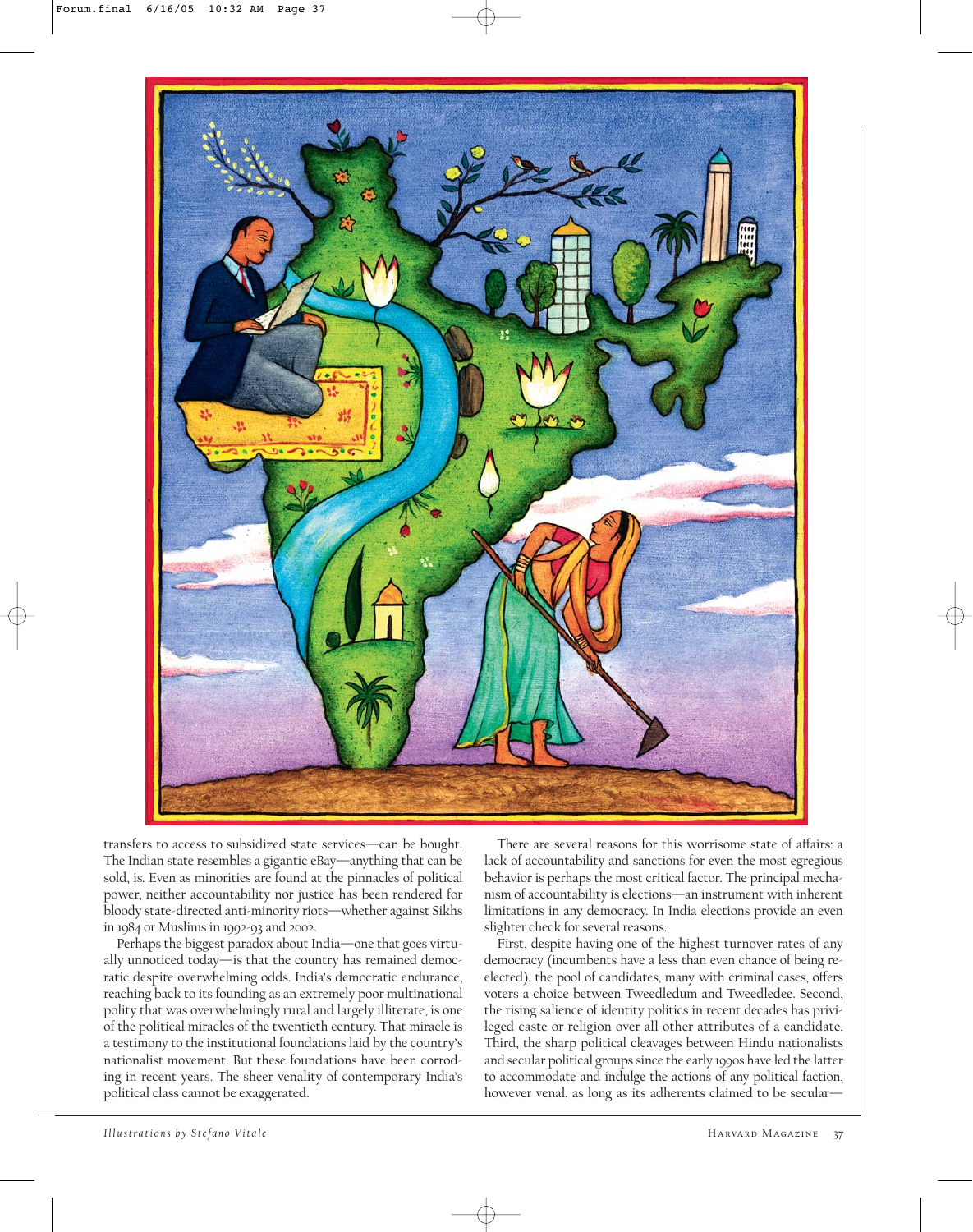paralleling the deeply deleterious effects of similar accommodations made by governments around the world in the struggle against terrorism. Fourth, there has been a deep decline in political parties as institutions. Most are run as family holding companies, epitomized by India's Congress Party. Virtually all of the scores of political parties in the world's largest democracy have the most anti-democratic internal practices. The exceptions are the two parties at the polar extremes of the ideological spectrum: the Communists and the Hindu nationalists. These factors, when combined with India's British-style parliamentary system, have enhanced the power of individual elected representatives and led to a profusion of political parties in an era of coalition governments. Candidates for elections often buy tickets for electoral contests from party leaders—and if they are unsuccessful, shop elsewhere or start their own parties.

As a result, politics in India is a thriving business. Even the most obvious and blatant cases of corruption are not punished by voters, largely because of the force of identity politics. Despite the

## **The Indian state** has been described as having the engine of a bullock cart and the brakes of a Rolls Royce.

fact that India's courts, in particular the Supreme Court—one of the most independent and powerful courts in the world—have pressed for investigations of high-level corruption, politicians virtually never go to jail. Even if they do, they continue to run their activities with impunity. In states such as Bihar, politicians used to hire criminals to strong-arm rivals and herd voters to the polls. Now criminals have instead decided to get into politics themselves and have become members of parliament, thereby obtaining official police security to boot! India's police forces are under the same politicians' complete control. Little wonder that they are so demoralized and brutal. While Indian elites become indignant about the horrors of Abu Ghraib, similar practices occur in their own country daily. The state of affairs in the Central Bureau of Investigation—the key federal agency charged with pursuing corruption—is an emblem of the deep disarray in Indian institutions. The bureau has become so politicized that it is unable to prosecute successfully even the most blatant legal transgressions by India's politicians and bureaucrats.

From courts that take decades to settle cases, to police and prison systems that are brutal and corrupt, to lawyers who periodically go on strike and shut down the courts, the process of justice in India is itself the most potent punishment. Big business buys itself protection (when journalists cannot be bought off, they can be physically threatened), so it is rare for white-collar crime to be successfully prosecuted. In an atmosphere where everyone is deemed corrupt, state functionaries prefer to drag out and lose cases rather than try to arrive at a settlement, because the latter course leaves them exposed to accusations of bribery. For the same reason, honest officials are reluctant to make decisions lest they be accused of acting in "undue haste"—resulting in a state that has been described as having the engine of a bullock cart and the brakes of a Rolls Royce.

At the core of the problems that plague India lies the Indian state itself. India's elite bureaucracy, once a bastion of probity, has become politicized to such an extent that a minister reportedly claimed recently that, compared to the past, bureaucrats have become so complaisant that when they are simply asked to bend, they now crawl. Transfers to undesirable postings are the key mechanism to ensure bureaucratic pliability: if honest officials continue to be a "problem," false charges are launched against them. This behavior has adversely affected both the quality of recruitment and the capabilities of the bureaucracy, even as the demands of the economy have become more complex. The problems stemming from an unaccountable polity and bureaucracy are, of course, compounded by a citizenry whose social divisions hamper collective action.

India's statist model of development created vast patronage possibilities, pursued by powerful coalitions among politicians, bureaucrats, big business, and the rural elite. This dominant nexus was supposedly an important target of the economic liberalization launched in 1991 by the Congress government. Yet the resulting economic dynamism notwithstanding, systemic corrup-

tion has, if anything, increased. The economic prominence of the state does not necessarily decline with liberalization: its locus simply shifts from production to regulation. From taxation to land-development decisions in a rapidly growing, land-scarce economy, from state jobs to agricultural subsidies, and even

through the process of obtaining a passport, possibilities for patronage and graft are ubiquitous. What is deeply disturbing in the Indian case is the shift in state corruption from "grease money" to outright extortion, paralleling what occurred in Indonesia in the waning years of the Suharto regime.

India's policymakers and politicians of all hues and stripes have learned—like many of their counterparts around the world—the virtues of a Janus-faced posture toward reforms. Essentially, this entails presenting a friendly persona to foreign investors, who will then perceive the Indian leaders as "reformists," thereby ensuring them much greater leeway in domestic matters. Indian politics has become much like options trading: politicians can undertake reckless and egregious behavior to achieve or retain power. If they succeed, they gain personally; if they don't, the losses are inflicted on society at large. Certainly the Congress Party acted this way, starting with Indira Gandhi's emergency suspension of civil rights in 1975, followed by the anti-Sikh riots in Delhi in 1984, and including electoral fraud in Kashmir over the decades. The BJP simply continued this tradition in such actions as the destruction of the Babri Masjid mosque in 1992-1993 and the horrific Gujarat riots in 2002. (Although there have been moves within the BJP to remove the chief minister of Gujarat, widely regarded as the architect of the 2002 riots, the motivation is not shame but mere self-interest: he is regarded as one of the politicians least open to bribes, so fellow party members feel he has made it more difficult for them to make money.)

Even after unexpectedly regaining power in 2004, the Congress Party has not desisted from constitutional improprieties. Contravening all constitutional norms, it precipitated crises by trying to topple opposition-led governments in state elections. Although these were averted at the last minute, they underscored the larger systemic risk that brinkmanship and partisanship could easily reach a point of no return. That this happened under a prime minister whose integrity and intellectual acumen are considered be-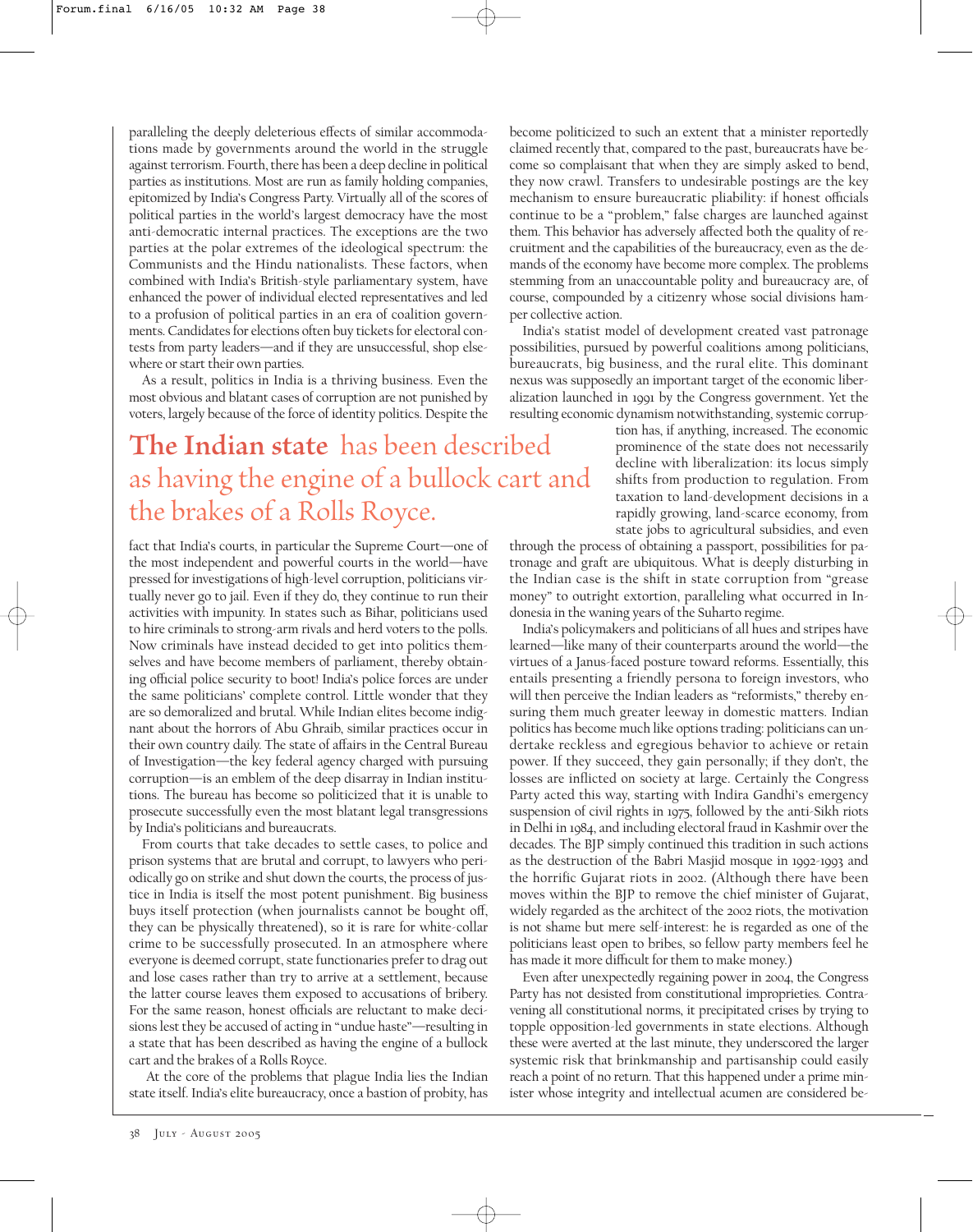

yond reproach is particularly remarkable—if Manmohan Singh did not know about the unconstitutional intrigues of his own party, it only underscores his own political weakness; and if he did, then the integrity of India's political system is even more suspect.

THE CHALLENGES ARISING from such a hollowing out of<br>the Indian state should not be underestimated. As the<br>quality of public services stagnates and in many cases de-<br>clines. elites have de facto seceded from the state. From the Indian state should not be underestimated. As the quality of public services stagnates and in many cases declines, elites have de facto seceded from the state. From education to electric power, from phones to transport, from security to the postal system, from water to sanitation, India's growing middle class is exiting public services—and democratic politics as well. As a consequence, a powerful voice for systemic reform and change is being lost. With India's income inequalities increasing, as one part of society confidently integrates into a global economy

while the other, much larger, part limps along, India is exchanging one set of inequalities—historic, deep-rooted, and castebased—for another that is class-based and equally as troubling. These inequalities increase the support for populist demagoguery. At the same time, the state's weakness in providing essential services has created space for more extremist groups to fill in the gap, whether the Maoist Naxalites on the left or the Hindu nationalist Rashtriya Swayamsevak Sangh on the right.

Critics of liberalization in India incessantly harp on the necessity of increasing national government expenditures on health and education. They are loath to admit that primary education and health are principally the responsibilities of the state authorities. Even the Marxist government in power in the state of West Bengal for more than a quarter century has failed to make much progress in providing universal primary health and edu- *(please turn to page 87)*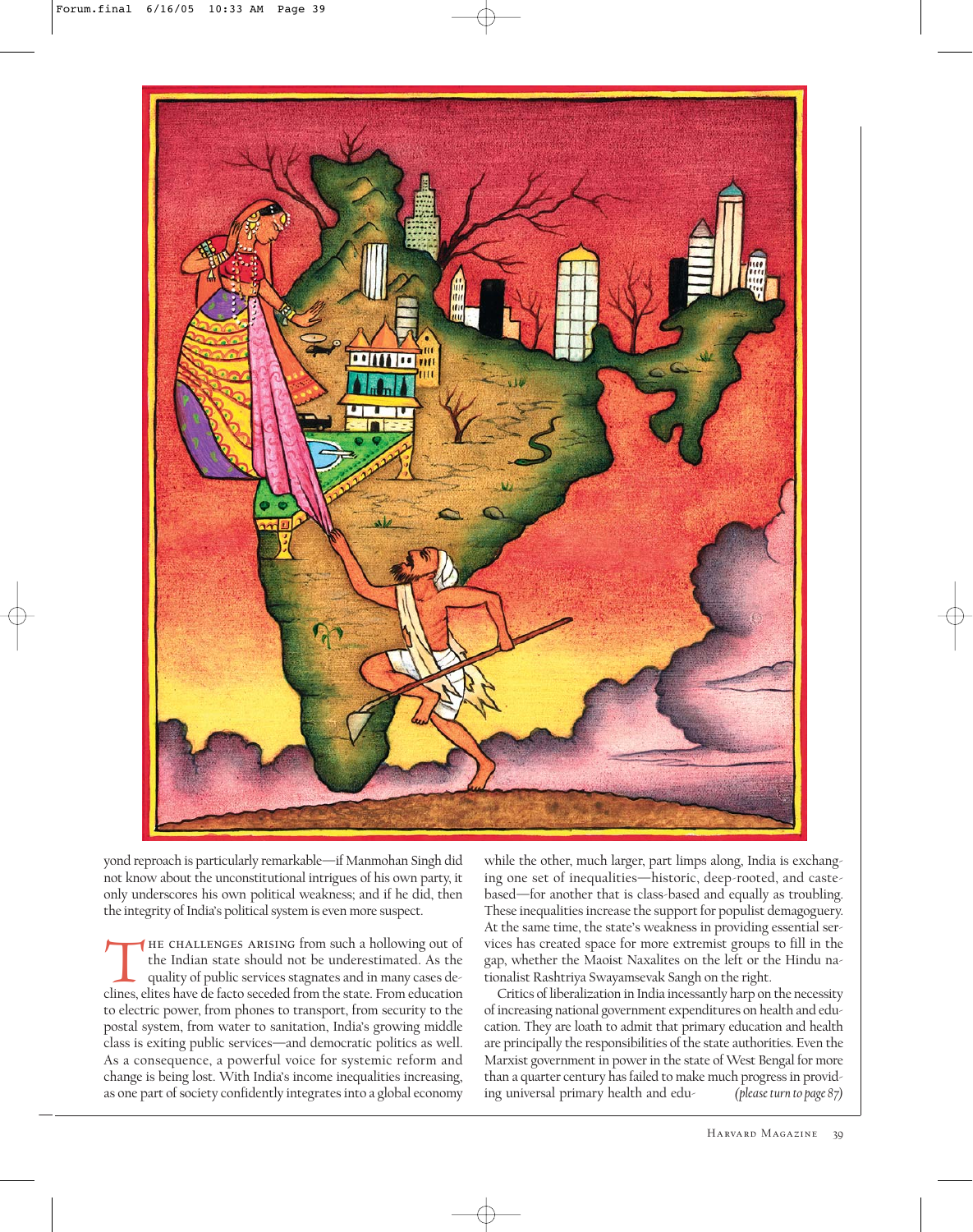## **INDIA'S PROMISE?** *(continued from page 39)*

cation (the one realm where communist governments have had relative success). The reason is simple: an unwillingness to enforce the basics of public administration by ensuring that well-paid government employees—from health workers who don't show up at clinics to teachers who don't show up to teach—do their jobs, because those same civil servants are an intrinsic part of the ruling party.

The inability of the Indian political system to grapple with the many long-term challenges facing the county bodes ill for its future. Despite its high economic growth rate, India continues to run one of the world's largest fiscal deficits more than a decade after liberalization. This fiscal "overgrazing" is a classic tragedy of the commons, as individual parties and politifrequently underestimated India's resilience. The diverse face of the current national leadership can be taken as an encouraging sign, for example. The rapidly growing economy is creating new interest groups. Just as, a century ago, the excesses of patronage politics and raw capitalism created a groundswell of support for change in the United States, India has many actors who could do the same. Both a vibrant civil society and a dynamic private sector are promising. Indian politics is also likely to be invigorated as constitutional amendments passed a decade ago, reserving one-third of all elected seats in local governments for women, gradually create a new and potentially transformative political leadership.

But Indonesia is a sobering reminder that even decades of growth are no guarantee against sharp and debilitating reversals.

## **The inability of the political system** to grapple with long-term challenges bodes ill for India's future.

cians benefit while the costs are shared by future generations. These expenditures are largely directed to a pampered government bureaucracy, rather than to long-term investments or social supports for the poor. India's human-development indicators continue to be abysmal for a country aspiring to become a great power. Growing water scarcities foreshadow greater internal conflicts, yet politicians continue to insist on free irrigation for water-guzzling crops such as sugarcane and rice. India's urban infrastructure is creaking due to low public investment—and this in a country that is one of the least urbanized in the world. But instead of investing in urban public-transport systems, investments facilitating private automobiles are favored. Although India has very low per-capita consumption of electric power, shortages are frequent—and yet free power continues to be promised to farmers. Amid all these alarming trends, there is little indication that the political class's preoccupation with grabbing and maintaining power will change, provoking further dangerous neglect of India's real challenges.

It could be argued that fears concerning the troubling state of Indian governance are misplaced. After all, in the nearly six decades since independence, analysts have

Even given the resiliency of democracies, beneath the veneer of India's middle-class success and international recognition, its governing systems are severely stressed. Hundreds of millions of its citizens continue to be marginalized. India cannot emerge as a major power unless it urgently addresses state reforms, in particular by holding all state functionaries much more accountable for their actions than is currently the case. When the very source of the problem is its solution, the challenge is that much more difficult. Reform is possible, but self-reform—the requirement here—is always the most difficult to effect.

Can India fulfill its democratic promise, its destiny as its founding fathers saw it, in the years ahead? If that happens, it will affect not only the fate of one-sixth of humanity, but will also address one of the most challenging issues facing the global polity: whether poor, multinational, multiethnic states can emerge as liberal, prosperous democracies in the twenty-first century.

*Devesh Kapur, Danziger associate professor of government through the end of the 2004-2005 academic year, is moving to the University of Texas at Austin this summer as associate professor of government and Asian studies.*